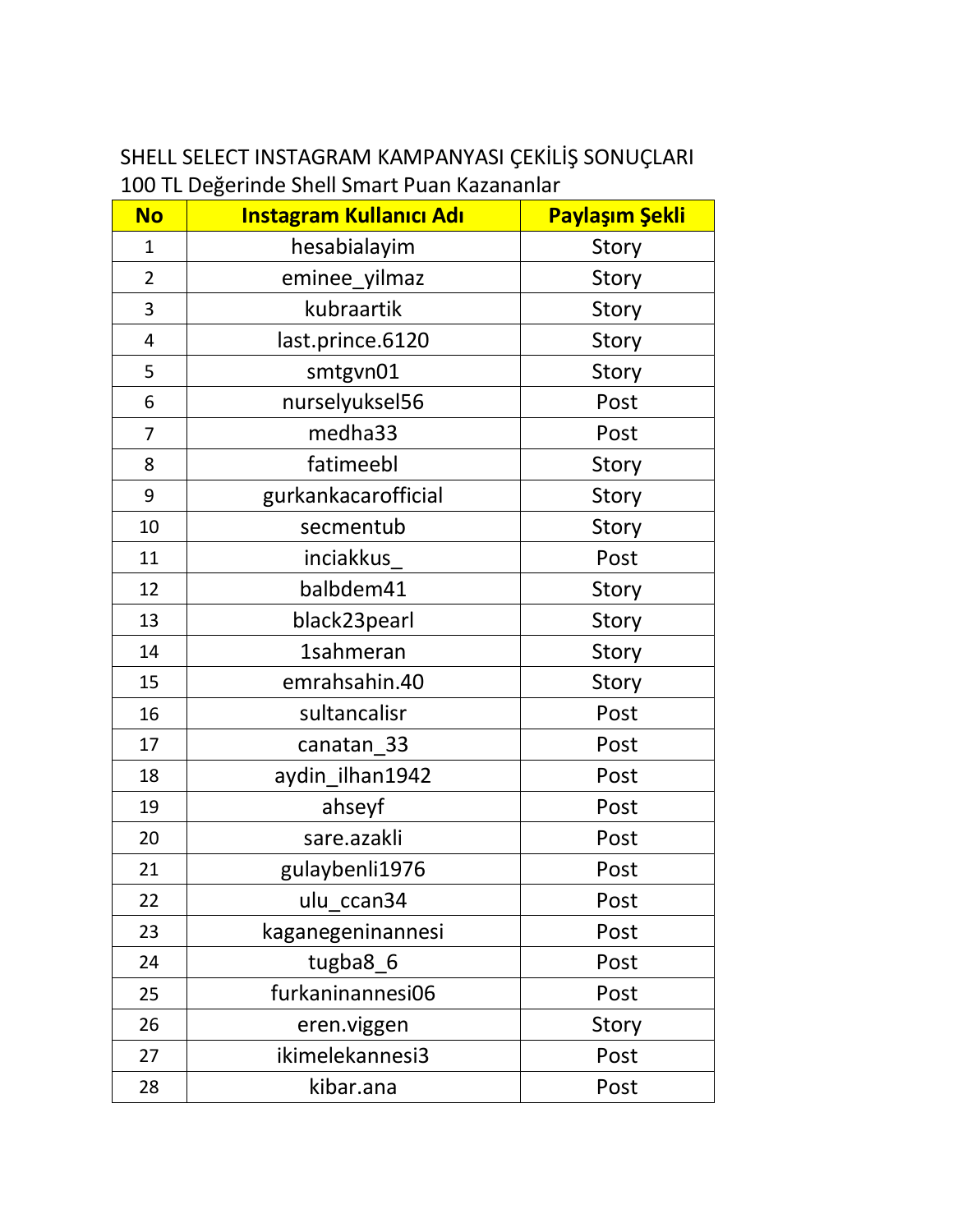| 29 | burkanumut                  | Post  |
|----|-----------------------------|-------|
| 30 | y.yalin                     | Post  |
| 31 | yasar_mahbup_faruk_ozdemir  | Story |
| 32 | han12na                     | Story |
| 33 | fikretfamily                | Post  |
| 34 | y.ayata                     | Post  |
| 35 | yeterdemir0640              | Post  |
| 36 | nursahyucel                 | Story |
| 37 | vazgectim_inan2020          | Post  |
| 38 | ceylinn2013                 | Story |
| 39 | guluzaruzzun                | Post  |
| 40 | burrcu.1903                 | Post  |
| 41 | mitat_gvcr                  | Post  |
| 42 | sulegulec70                 | Post  |
| 43 | gulonun_gizemi              | Post  |
| 44 | hulyamutlu                  | Story |
| 45 | yurttasfatihkaan            | Story |
| 46 | aydogan_yunuss              | Story |
| 47 | serkanikibes                | Story |
| 48 | yasminakkush                | Post  |
| 49 | mineeraslan71               | Post  |
| 50 | elcordobeslerinsonuncusudur | Story |
| 51 | nekaybederdin1              | Post  |
| 52 | retroasktir                 | Post  |
| 53 | simgece10                   | Story |
| 54 | 54yesim54                   | Story |
| 55 | emrahkartals                | Post  |
| 56 | mehmet yusufemre            | Post  |
| 57 | nesliyaren1                 | Post  |
| 58 | mercandenizim               | Story |
| 59 | egehanin_annesi             | Post  |
| 60 | gkurumlu                    | Post  |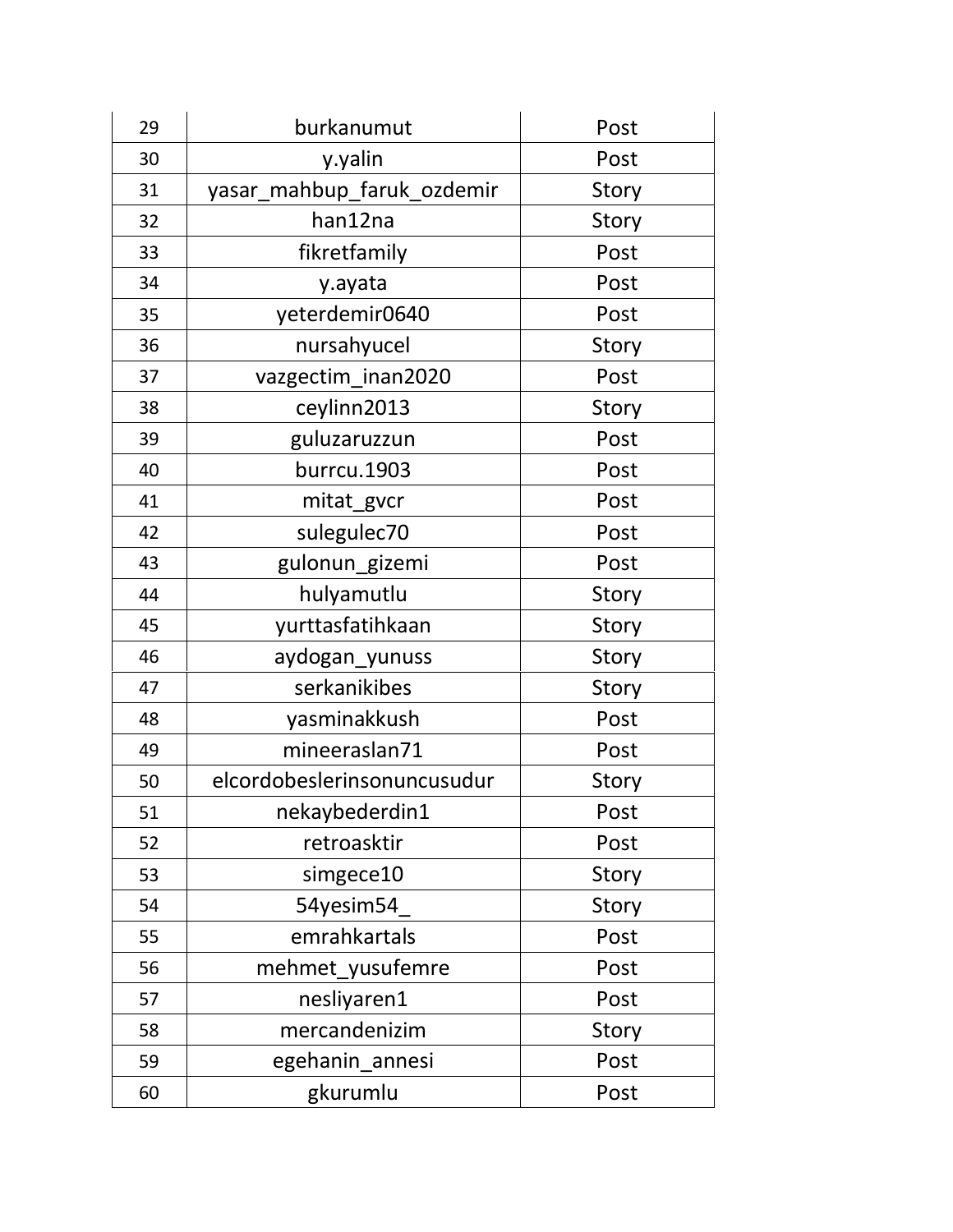| 61 | bulutali34          | Story |
|----|---------------------|-------|
| 62 | zeynepozdemir1610   | Post  |
| 63 | aydinlili20         | Post  |
| 64 | atakanin ablasi     | Post  |
| 65 | yusufumutt18        | Post  |
| 66 | tunaozell35         | Story |
| 67 | bergenlik           | Post  |
| 68 | zeynepceden         | Story |
| 69 | kulsncadi           | Post  |
| 70 | hemodiyalizesin     | Post  |
| 71 | fatma.blc.nn        | Post  |
| 72 | plnnhrci            | Post  |
| 73 | fehmiyedikyol       | Post  |
| 74 | slmaunal            | Post  |
| 75 | sevim5242           | Post  |
| 76 | lili_nin_taslari    | Story |
| 77 | umranur03           | Post  |
| 78 | toycuselda          | Post  |
| 79 | dimple_0606         | Post  |
| 80 | ormanda1ses         | Post  |
| 81 | kerevizyon          | Post  |
| 82 | rngn.flybasar34     | Story |
| 83 | 54behice54          | Post  |
| 84 | yildirimugur03      | Post  |
| 85 | semahncrl01         | Post  |
| 86 | kenagoz             | Post  |
| 87 | belkizinorgudunyasi | Story |
| 88 | sezingunay84        | Story |
| 89 | dogasenfonisi       | Post  |
| 90 | melek_yuzlum0       | Post  |
| 91 | demiralay_y.d       | Story |
| 92 | aysenilinannesi0707 | Post  |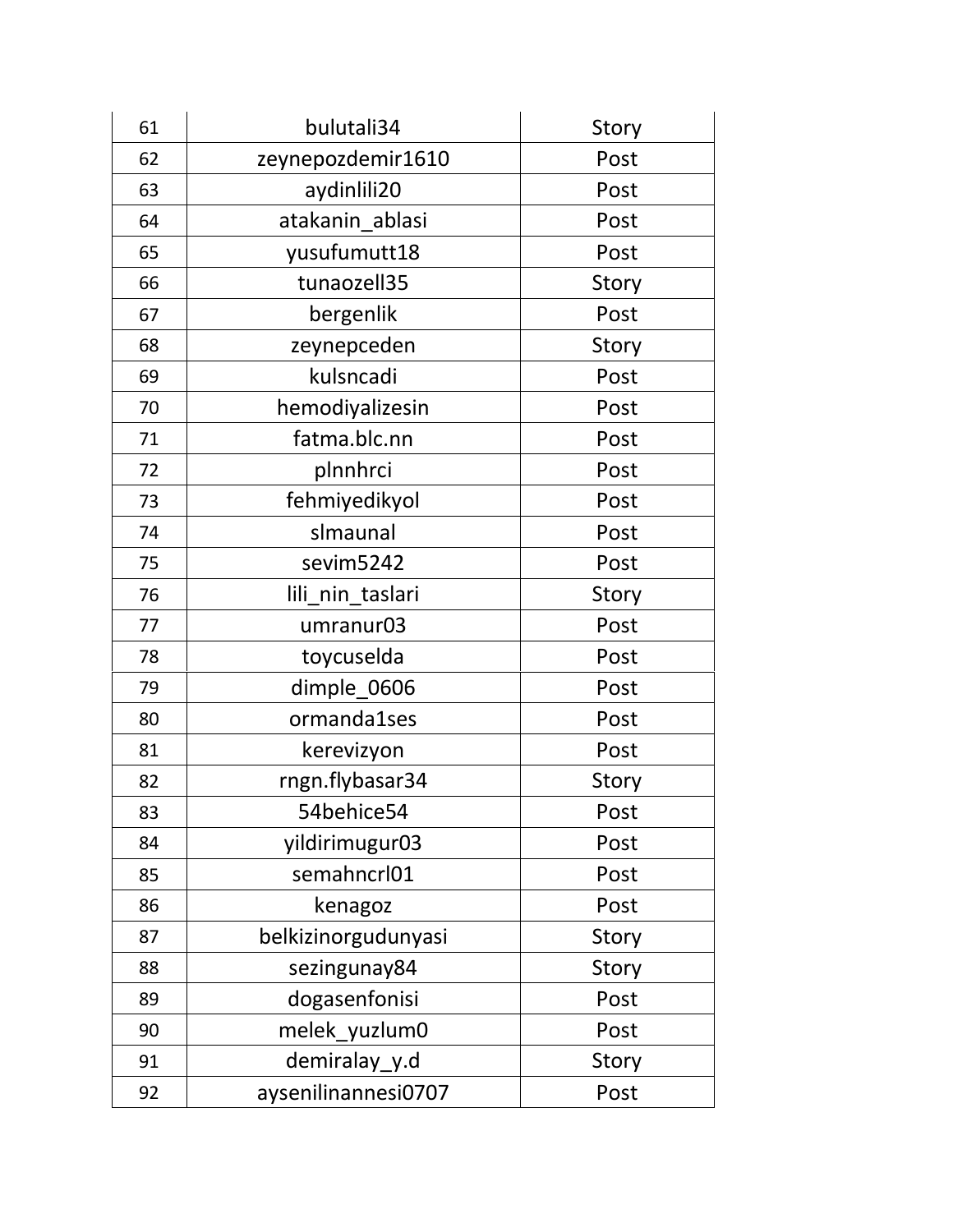| 93  | yazgulumm50          | Story |
|-----|----------------------|-------|
| 94  | pazengecelik         | Post  |
| 95  | s esilasena          | Post  |
| 96  | me_3474              | Post  |
| 97  | caninannesi2014      | Post  |
| 98  | fulden.boncuk.35     | Story |
| 99  | mavii.derinn         | Story |
| 100 | frn43                | Post  |
| 101 | oznumanoglu          | Post  |
| 102 | asiasusx             | Post  |
| 103 | ftm ts91             | Story |
| 104 | aras_teknik_ozgur    | Post  |
| 105 | bsr.kaymak           | Story |
| 106 | vazgectim789         | Story |
| 107 | atonkarinca          | Post  |
| 108 | serpil.yldz          | Post  |
|     |                      |       |
| 109 | 2_kuzucugumun_annesi | Post  |
| 110 | mathwoman1905        | Post  |
| 111 | gelincik98           | Story |
| 112 | suna aygok44         | Post  |
| 113 | yagmur2013dilek      | Post  |
| 114 | migroscicek          | Post  |
| 115 | isikkozmetik         | Post  |
| 116 | pekcannermin         | Post  |
| 117 | yeldadaninciler35    | Post  |
| 118 | birgulbulent55       | Story |
| 119 | ylmz2ccmd            | Post  |
| 120 | gulbaharlicem_35     | Post  |
| 121 | serkan<br>donmez     | Post  |
| 122 | canmkzm14            | Post  |
| 123 | nisavekitaplar       | Story |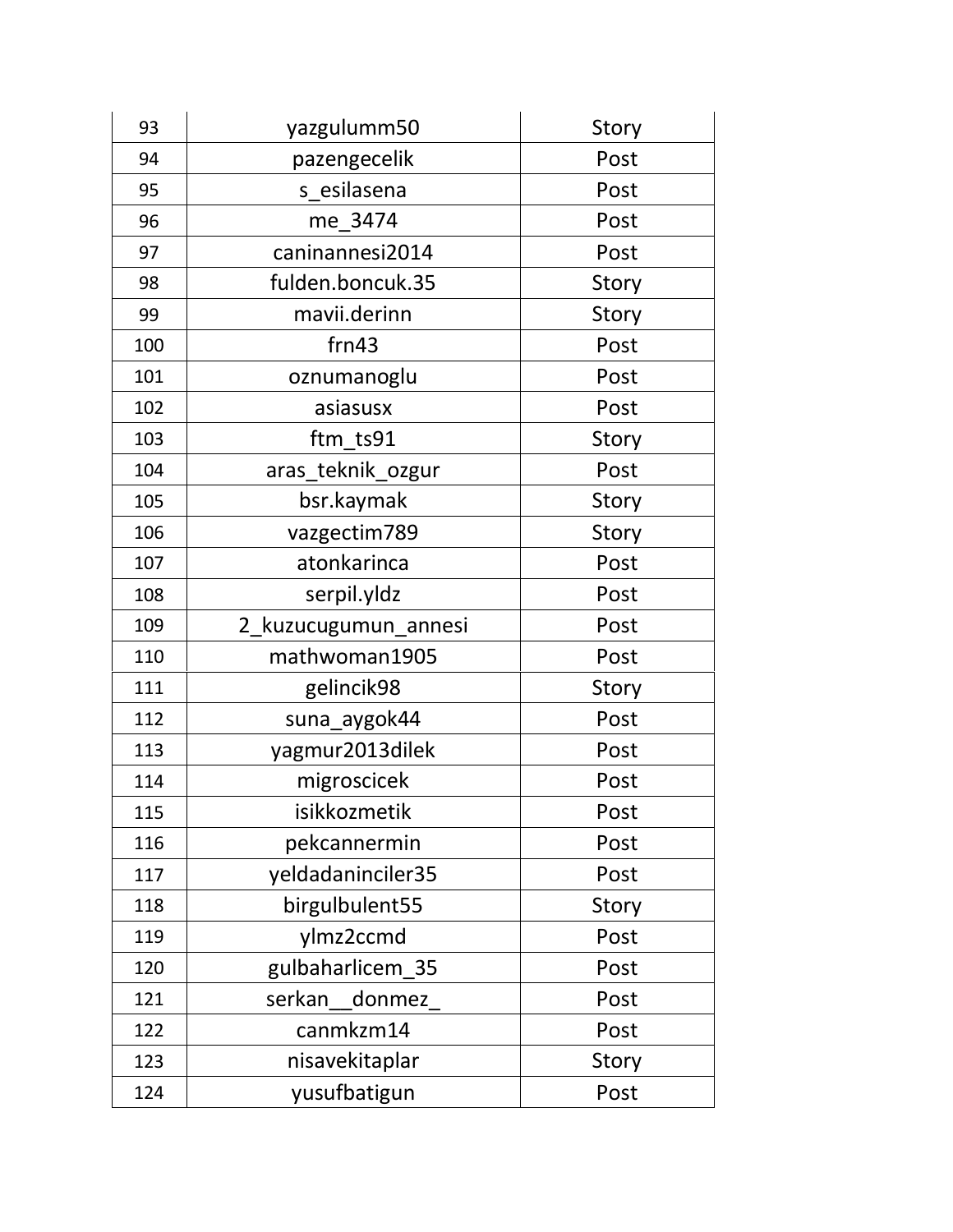| 125 | caglayanlageziyoruz | Post  |
|-----|---------------------|-------|
| 126 | nilgunarik33        | Post  |
| 127 | alevts.jpg          | Post  |
| 128 | denizesrasypk       | Story |
| 129 | glsm.a.r.s.l.a.n    | Post  |
| 130 | guven6436           | Story |
| 131 | mirasema01          | Post  |
| 132 | ruzgr.123           | Story |
| 133 | balbadem41          | Post  |
| 134 | mutluhanim.06       | Post  |
| 135 | eminekekeve         | Story |
| 136 | mesutdeydz06        | Post  |
| 137 | emeltiryakii        | Post  |
| 138 | serapozdmrsvr       | Post  |
| 139 | bayrambjkk          | Story |
| 140 | tstn.yesim58        | Post  |
| 141 | aycen35             | Story |
| 142 | burakmoms official  | Story |
| 143 | senayural34         | Post  |
| 144 | mminaninannesii     | Post  |
| 145 | hayalim_3533        | Story |
| 146 | kaannica            | Post  |
| 147 | minemmerr           | Post  |
| 148 | emineerarslan71     | Post  |
| 149 | z.turkaydyilmaz     | Post  |
| 150 | izmirr11            | Post  |
| 151 | kocaniil            | Story |
| 152 | mediha_yeginoglu    | Post  |
| 153 | halterci75          | Post  |
| 154 | emineturten         | Post  |
| 155 | hafize.guzelgul     | Post  |
| 156 | aynur_guven050      | Story |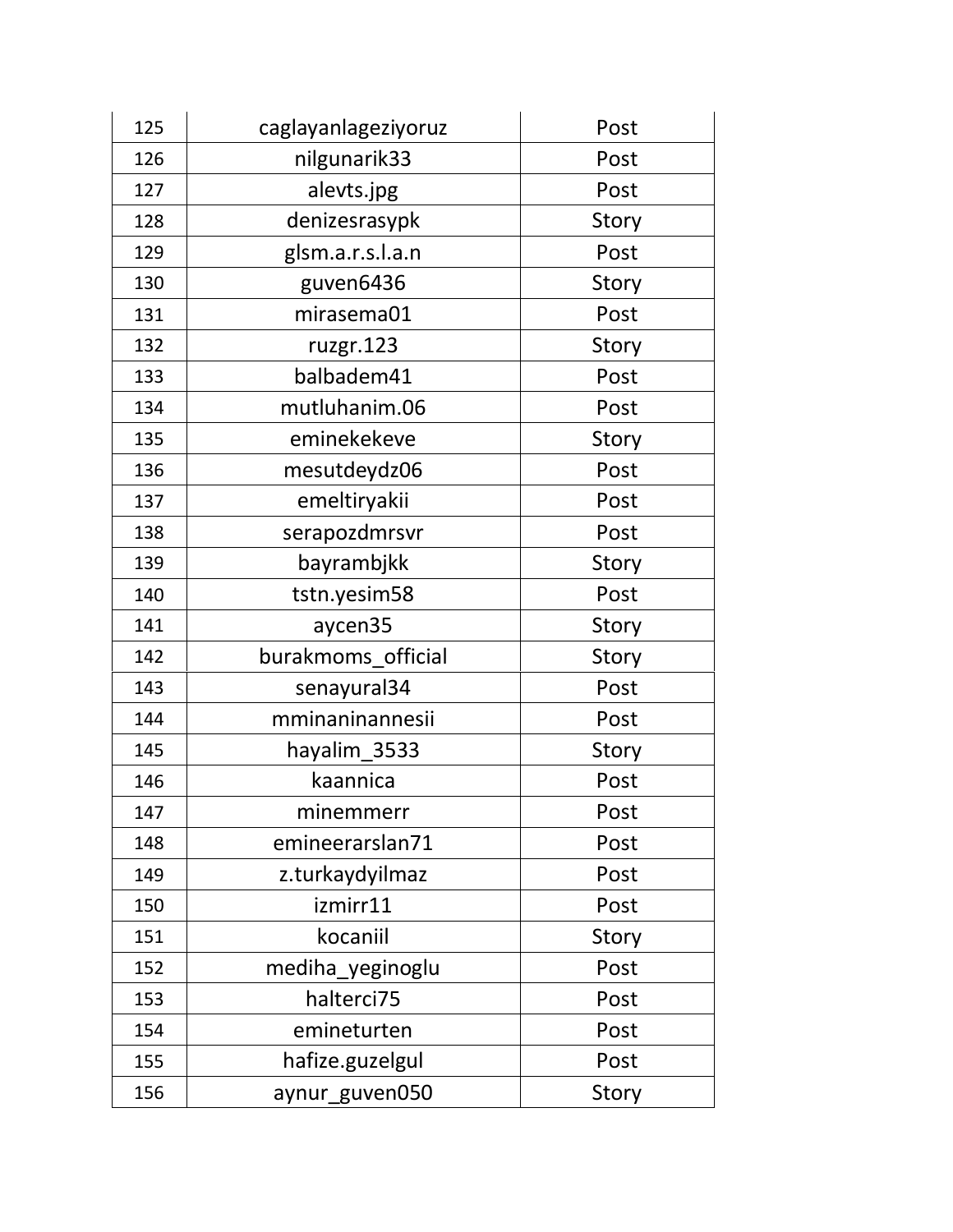| 157 | mehtapculek       | Story |
|-----|-------------------|-------|
| 158 | esmerzeyno        | Story |
| 159 | kral annesi       | Post  |
| 160 | nevintemizsoyozay | Post  |
| 161 | mervis5496        | Post  |
| 162 | elsinico1         | Post  |
| 163 | family_ekinci     | Story |
| 164 | turpetege         | Story |
| 165 | cilek_receli_38   | Post  |
| 166 | perishan34        | Post  |
| 167 | kaya.ayhan35      | Post  |
| 168 | armaganmaya8      | Post  |
| 169 | seldatoycu        | Post  |
| 170 | maybar9654        | Post  |
| 171 | nevinka007        | Story |
| 172 | igeoz54           | Story |
| 173 | yvssabriye        | Post  |
| 174 | pirlantagul       | Post  |
| 175 | alkn1997          | Story |
| 176 | a.altinpinar      | Post  |
| 177 | mrtvc35           | Post  |
| 178 | gulnariskender    | Post  |
| 179 | enjoythemoment.tr | Story |
| 180 | saadet_selsah     | Story |
| 181 | harunkafadar      | Story |
| 182 | arda38efe38yldz   | Story |
| 183 | oyamsuat          | Post  |
| 184 | gokhansadik123    | Story |
| 185 | yakamozperisi34   | Post  |
| 186 | nedimetkaya       | Post  |
| 187 | deryali00         | Post  |
| 188 | zeynep41sena41    | Post  |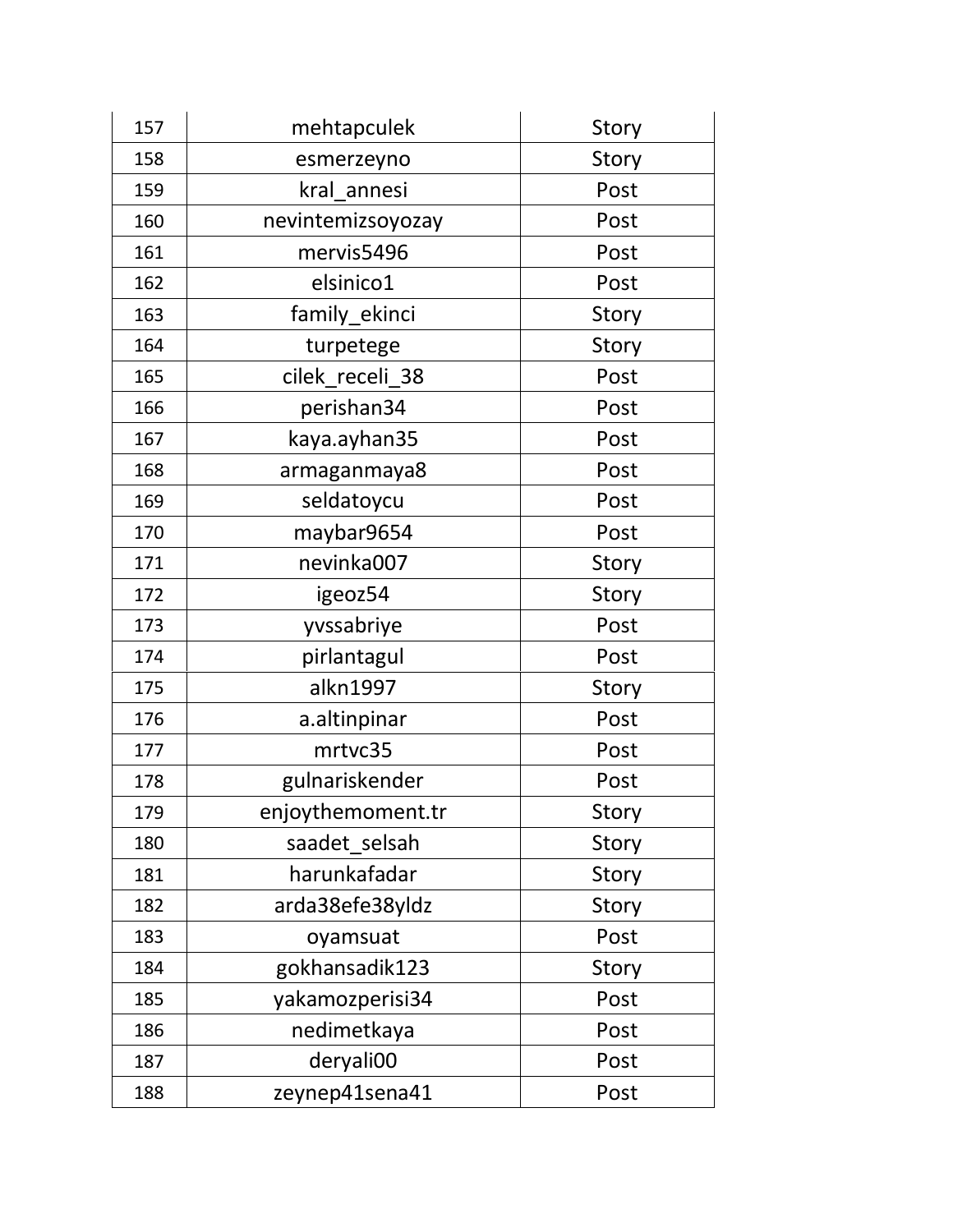| 189 | maviiokyanus      | Story |
|-----|-------------------|-------|
| 190 | davidof_2         | Post  |
| 191 | zeynep_ogretmen1  | Post  |
| 192 | emre ercan5       | Post  |
| 193 | bodrum.for.life   | Post  |
| 194 | ziyaterzioglu     | Story |
| 195 | seda mustafa35    | Post  |
| 196 | dinsbsra51        | Story |
| 197 | havvayagizartik   | Story |
| 198 | ay98765g          | Story |
| 199 | drmahmuta         | Story |
| 200 | bitezdehalisi     | Post  |
| 201 | reisbey75         | Post  |
| 202 | oznursu nur       | Post  |
| 203 | tuba8 6           | Story |
| 204 | destinadeflin     | Post  |
| 205 | arastiranbirannee | Post  |
| 206 | melegim07878      | Post  |
| 207 | faruk.said.bjk    | Post  |
| 208 | aligvn98          | Post  |
| 209 | pembuss           | Post  |
| 210 | hafizehafizz      | Post  |
| 211 | onurcagan         | Post  |
| 212 | gulsentoker2      | Post  |
| 213 | sudemmm85         | Post  |
| 214 | mustafa.balci1    | Story |
| 215 | hsyncmrt          | Story |
| 216 | bodrum9199        | Post  |
| 217 | suskunhesapp      | Post  |
| 218 | linalazlaz        | Post  |
| 219 | summer_dream06    | Post  |
| 220 | vecihi0606        | Story |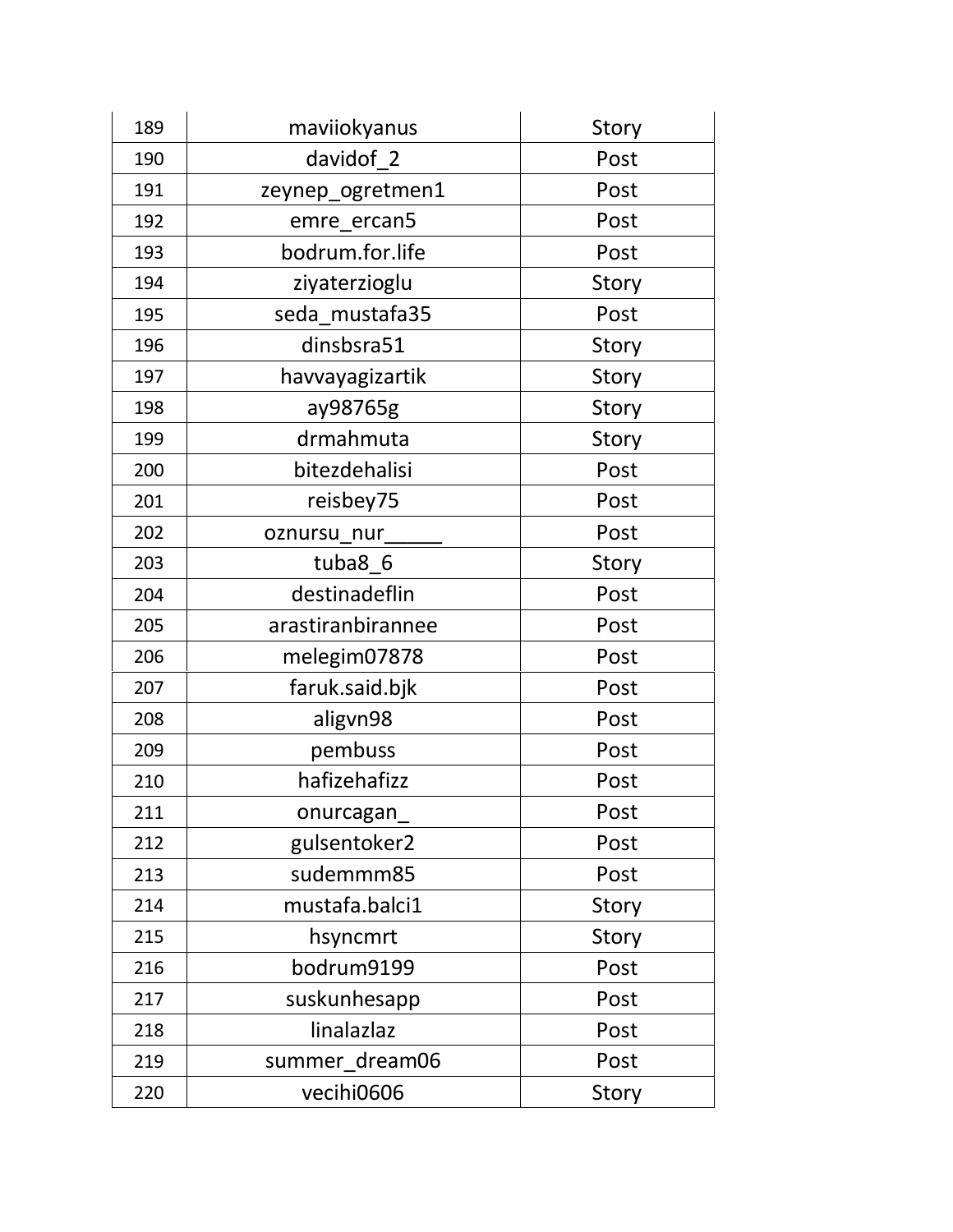| 221 | kezbanyuce38     | Post  |
|-----|------------------|-------|
| 222 | dolarzenginleri  | Post  |
| 223 | gulsentoker06    | Post  |
| 224 | ahmetgokhankilic | Story |
| 225 | numanoglu0874    | Post  |
| 226 | ferda.colakoglu  | Post  |
| 227 | yusufgul         | Post  |
| 228 | cihanyildirim666 | Post  |
| 229 | aslin.1983       | Post  |
| 230 | bugulu_gozlerin  | Post  |
| 231 | a.ayata          | Post  |
| 232 | hsnby7           | Story |
| 233 | s.sahingulcan    | Post  |
| 234 | kahvebahane      | Post  |
| 235 | ahmet.a.y        | Story |
| 236 | medinemedin      | Post  |
| 237 | marvel.200       | Post  |
| 238 | stoycu           | Post  |
| 239 | demirmanca34     | Post  |
| 240 | gizem_gonca3434  | Post  |
| 241 | nurdeniz610      | Story |
| 242 | eeleanor1        | Post  |
| 243 | asilvaozlemaydin | Story |
| 244 | yorguncadi       | Post  |
| 245 | merinko90        | Post  |
| 246 | elos.prenses     | Story |
| 247 | caykopat         | Story |
| 248 | <b>3kizanasi</b> | Story |
| 249 | ssevimli.34      | Story |
| 250 | annecekils       | Story |
| 251 | brg.gs           | Post  |
| 252 | huseyintugba2020 | Post  |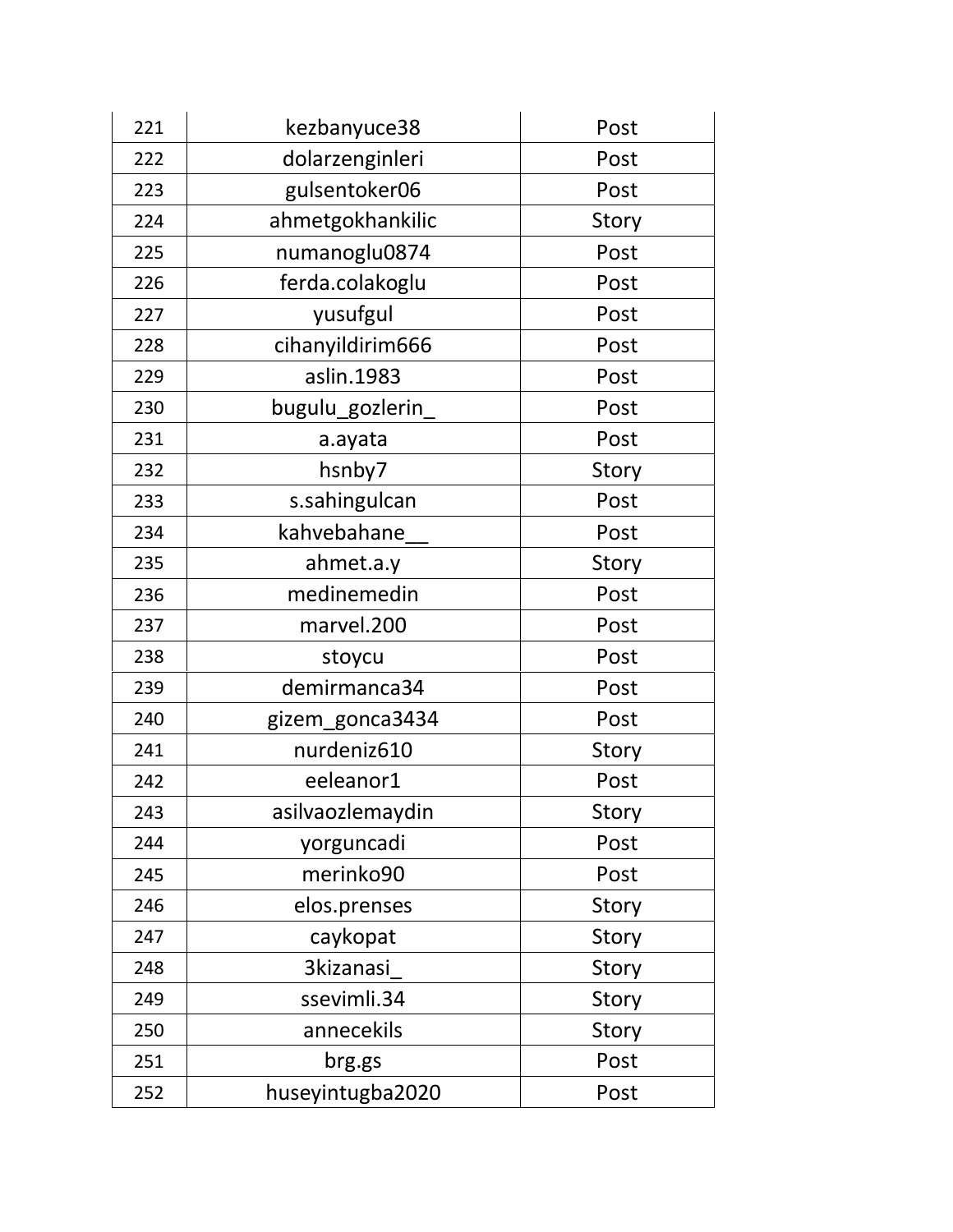| 253 | samyeli_13         | Post  |
|-----|--------------------|-------|
| 254 | fadime.kyk         | Story |
| 255 | toprak_su_annesi   | Post  |
| 256 | meneksedikyol      | Post  |
| 257 | mesudeydz06        | Story |
| 258 | dgnert_01          | Story |
| 259 | sdk_ylcnky         | Post  |
| 260 | isigin_annesi      | Post  |
| 261 | alpbuket87         | Story |
| 262 | ozgulyukselen      | Post  |
| 263 | drypk33            | Post  |
| 264 | kabatas 1969       | Post  |
| 265 | demeto35           | Post  |
| 266 | s.mtylmz           | Story |
| 267 | zeplinzeynep       | Post  |
| 268 | masumkgul          | Post  |
| 269 | melihag34          | Post  |
| 270 | nevsen.eva         | Story |
| 271 | goncagul2001       | Story |
| 272 | tektuskor          | Post  |
| 273 | faz2233            | Post  |
| 274 | daflon26           | Post  |
| 275 | aynurguven8282     | Story |
| 276 | ayakliansiklopedi  | Post  |
| 277 | 35mau35            | Post  |
| 278 | emirhanin.annesi06 | Post  |
| 279 | zeynepinincisi     | Story |
| 280 | kaktu.sya          | Story |
| 281 | artikbilge         | Story |
| 282 | gullizarsavas      | Post  |
| 283 | mutlulukperisi27   | Post  |
| 284 | nilufer.pekcan     | Post  |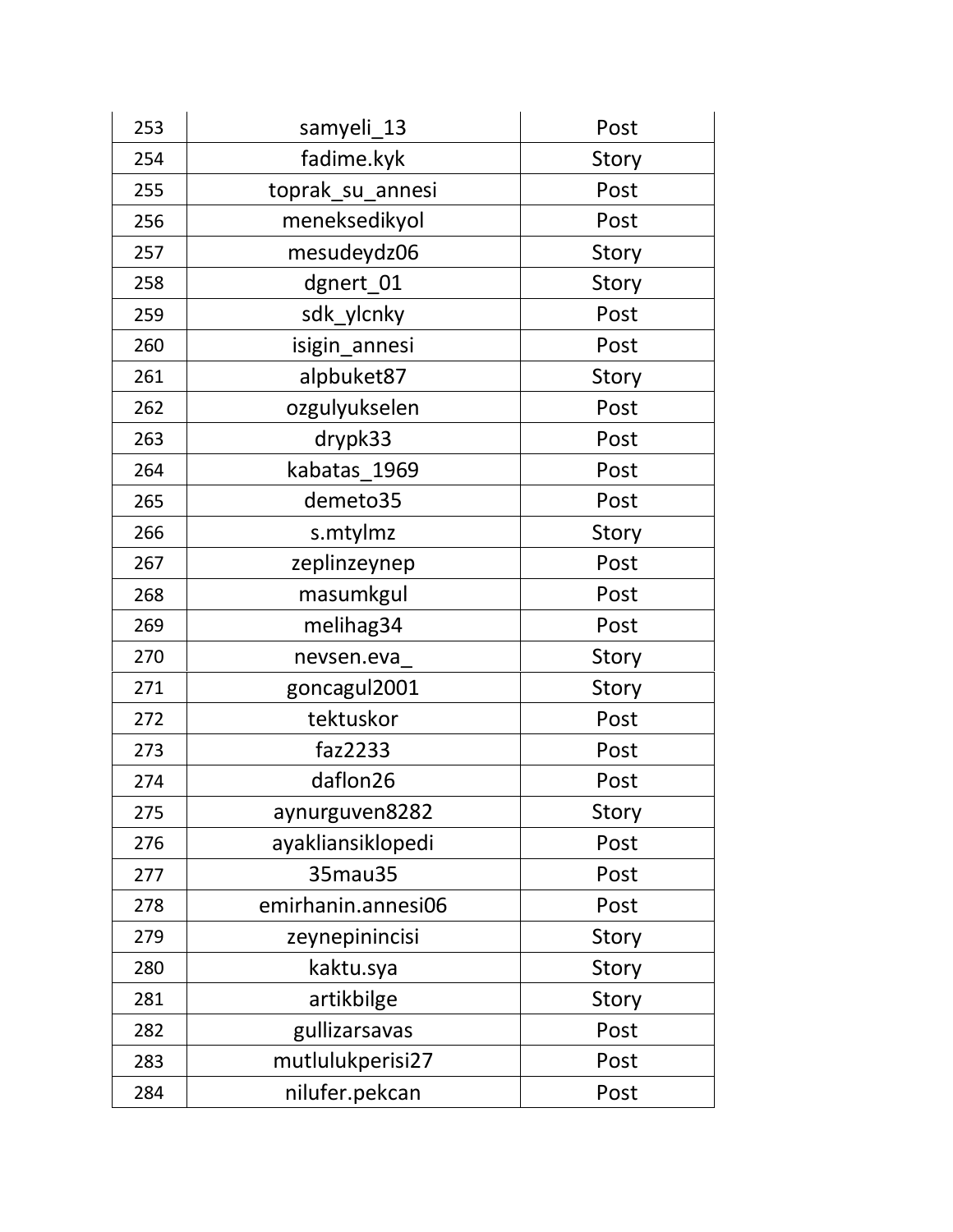| 285 | ikikedibirkuzu           | Post  |
|-----|--------------------------|-------|
| 286 | veledler                 | Post  |
| 287 | yagmurburcu34            | Story |
| 288 | sultanyesil0             | Story |
| 289 | h.1ipek_masali           | Story |
| 290 | arzum7575                | Post  |
| 291 | murat_can.demir          | Story |
| 292 | kryusfl06                | Post  |
| 293 | ikiprensesannannesi      | Story |
| 294 | hakancunyir              | Story |
| 295 | aay.nur034               | Post  |
| 296 | elifsuununannesi         | Story |
| 297 | akya1099                 | Post  |
| 298 | azraebrar06              | Post  |
| 299 | evrenselgercekler1       | Post  |
| 300 | poncigin_annesi51        | Story |
| 301 | sahtemadam               | Post  |
| 302 | nur_safakgocmen          | Story |
| 303 | Ozlemce90                | Story |
| 304 | elfffsuu                 | Story |
| 305 | sevser58                 | Story |
| 306 | goncaozi                 | Post  |
| 307 | ayse. <sub>____</sub> .t | Story |
| 308 | sidikayalcinkaya         | Post  |
| 309 | gulsun_kaan              | Post  |
| 310 | brrkayca                 | Post  |
| 311 | bayan_engelsiz13         | Story |
| 312 | aydinbasoglux            | Story |
| 313 | gezendunyali             | Story |
| 314 | haticce79                | Post  |
| 315 | ozgularslan35            | Post  |
| 316 | dinczeynep51             | Story |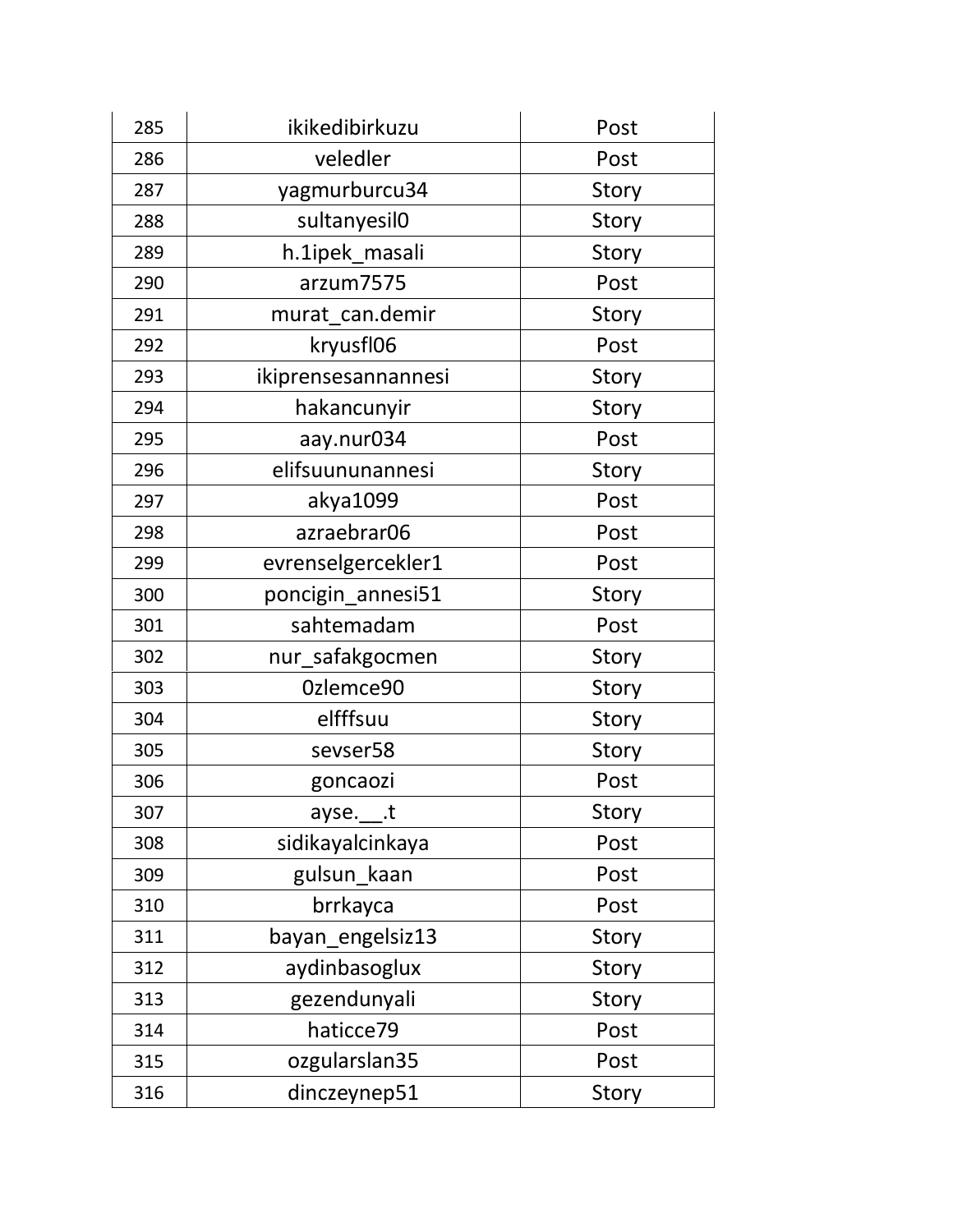| 317 | bilgenincankizi     | Post  |
|-----|---------------------|-------|
| 318 | eedaerdem           | Story |
| 319 | sevmeyibil16        | Story |
| 320 | busra.4160          | Story |
| 321 | gurhanvar           | Post  |
| 322 | seheronur35         | Post  |
| 323 | zeynepay925         | Story |
| 324 | mahir.emrah         | Post  |
| 325 | doruk_alinin_annesi | Post  |
| 326 | gkinci41            | Story |
| 327 | ikiaslanbabasi      | Post  |
| 328 | 1dilim_kek          | Post  |
| 329 | isik kosar          | Post  |
| 330 | mustafayusufayranci | Story |
| 331 | fullbeautys         | Post  |
| 332 | a.asya_34           | Story |
| 333 | ynrvc               | Post  |
| 334 | sybilert            | Story |
| 335 | iki_cicek_iki_bocek | Post  |
| 336 | halukaydin_1970     | Post  |
| 337 | meaybek             | Story |
| 338 | mustafaertangram    | Story |
| 339 | mymajesticc         | Post  |
| 340 | zehrali0123         | Story |
| 341 | isik meliszeynep    | Post  |
| 342 | asker.gumusay       | Post  |
| 343 | bireraslans         | Story |
| 344 | busederya91         | Post  |
| 345 | tcanreklam          | Story |
| 346 | ugur.kucukalkan     | Story |
| 347 | mikkolita           | Post  |
| 348 | emine.erden.58      | Post  |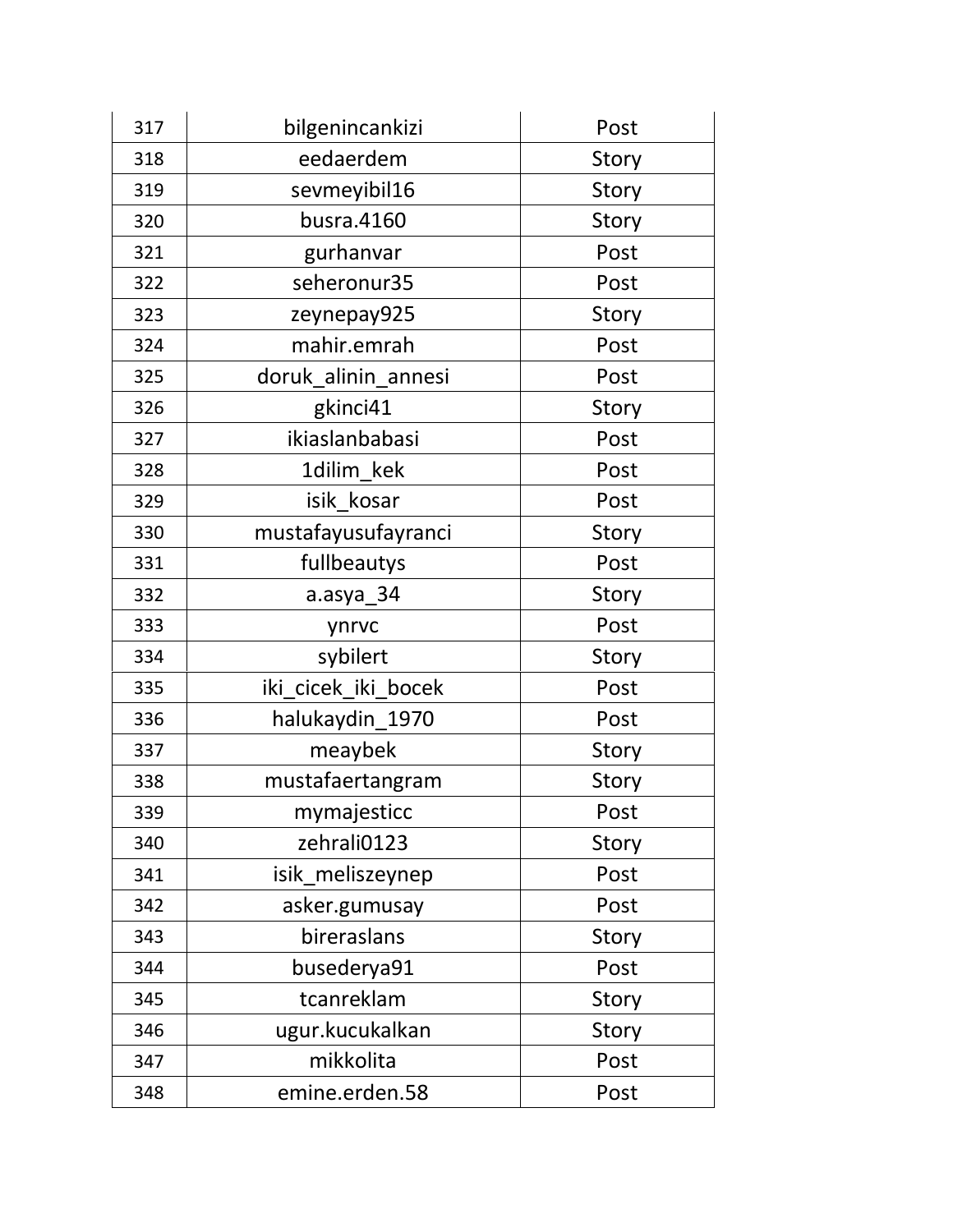| 349 | kronikyorgun.ke        | Post  |
|-----|------------------------|-------|
| 350 | selengurol84           | Story |
| 351 | durumetiny             | Post  |
| 352 | yusufemreelif          | Post  |
| 353 | akrepbayanbloq         | Story |
| 354 | beyaz.papatyayim       | Post  |
| 355 | ceylinin.babasiii 1980 | Story |
| 356 | aydinli17              | Post  |
| 357 | gamze_kizim            | Post  |
| 358 | musti merve 03         | Story |
| 359 | poyrazinannesi07       | Post  |
| 360 | denizger41             | Story |
| 361 | yaseminyukselcan       | Post  |
| 362 | akin 2438              | Post  |
| 363 | hanzademin             | Story |
| 364 | eminealim21            | Post  |
| 365 | nadidehayat5           | Post  |
| 366 | limitles12             | Post  |
| 367 | smsk.ysf               | Post  |
| 368 | kayra.annesi           | Story |
| 369 | guzens                 | Post  |
| 370 | ikioglanbabasi         | Post  |
| 371 | senoll19               | Post  |
| 372 | ankarasultani          | Post  |
| 373 | 14metin14              | Post  |
| 374 | halegullec             | Post  |
| 375 | adres belli            | Post  |
| 376 | mhmtvc45               | Post  |
| 377 | karaboncuk06           | Post  |
| 378 | aysegul.ates.395       | Story |
| 379 | zumranin.annes         | Post  |
| 380 | mehmetali.tegin.54     | Post  |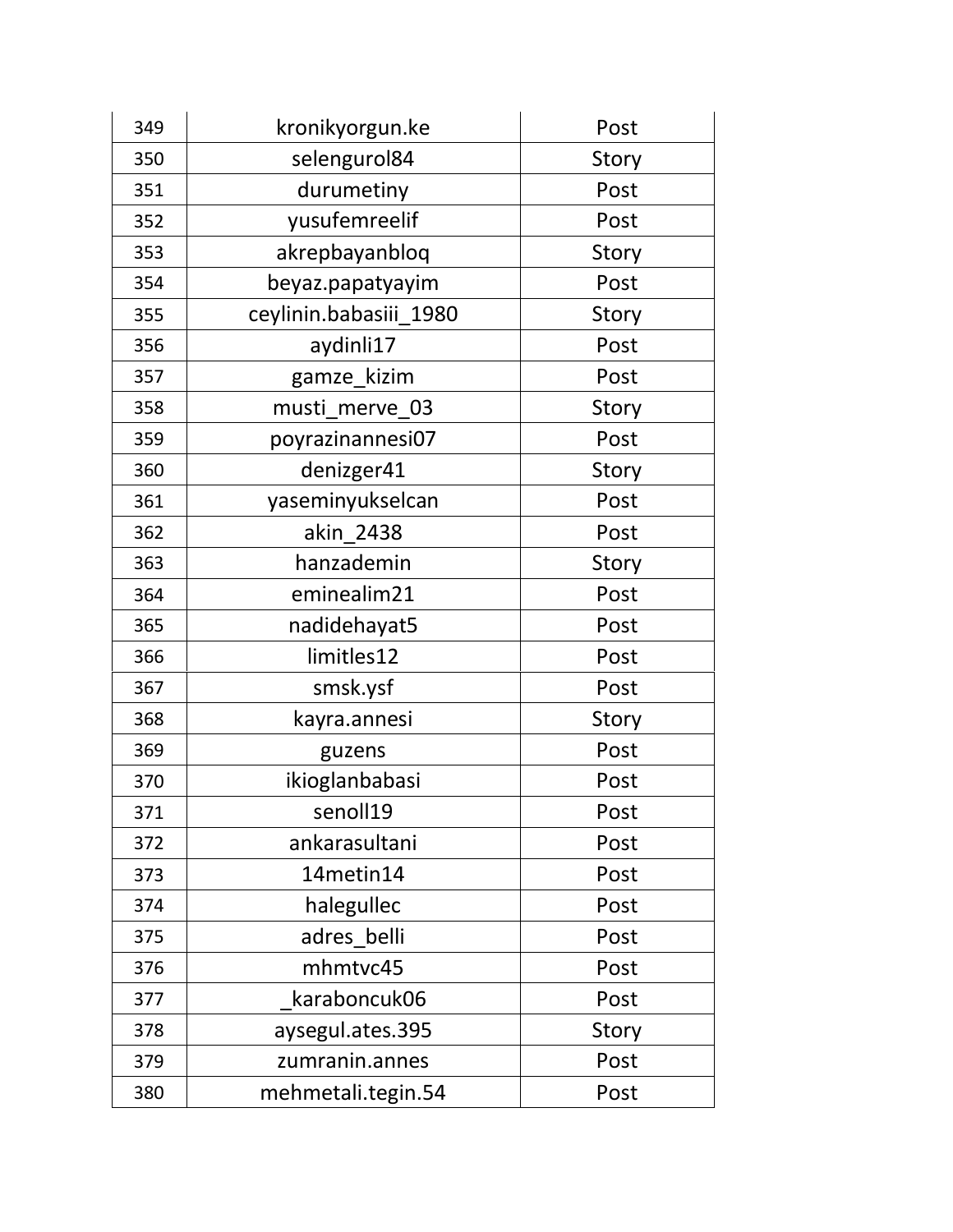| 381 | 2cocukluaanne        | Post  |
|-----|----------------------|-------|
| 382 | fehmiyeozlen01       | Post  |
| 383 | alparslanefe         | Post  |
| 384 | ozgum08              | Post  |
| 385 | son_gulen06          | Post  |
| 386 | brs.gs               | Story |
| 387 | sevimlikedim71m      | Post  |
| 388 | esmam1986            | Post  |
| 389 | esraderyaa           | Post  |
| 390 | tahadev2015          | Story |
| 391 | guven1244            | Story |
| 392 | denizk73             | Story |
| 393 | sumeyye_sumeyye2     | Story |
| 394 | gurpinarmetin        | Post  |
| 395 | balparmaklarinannesi | Post  |
| 396 | cevizisrafil         | Post  |
| 397 | mehtapapr            | Story |
| 398 | mustafakarakoc4093   | Post  |
| 399 | kuyumcukasasi        | Post  |
| 400 | minikprenssss        | Post  |
| 401 | dmrhn.20             | Story |
| 402 | asyaayse35           | Story |
| 403 | minikbiricikfil      | Story |
| 404 | fatma 125aa          | Story |
| 405 | perle                | Story |
| 406 | nuraycakmak          | Story |
| 407 | kampseveraile        | Post  |
| 408 | burcin_desticioglu   | Post  |
| 409 | icagasiogullari34    | Post  |
| 410 | pinarduruefe         | Story |
| 411 | kar.delenzeynep      | Story |
| 412 | marbellaa_222        | Story |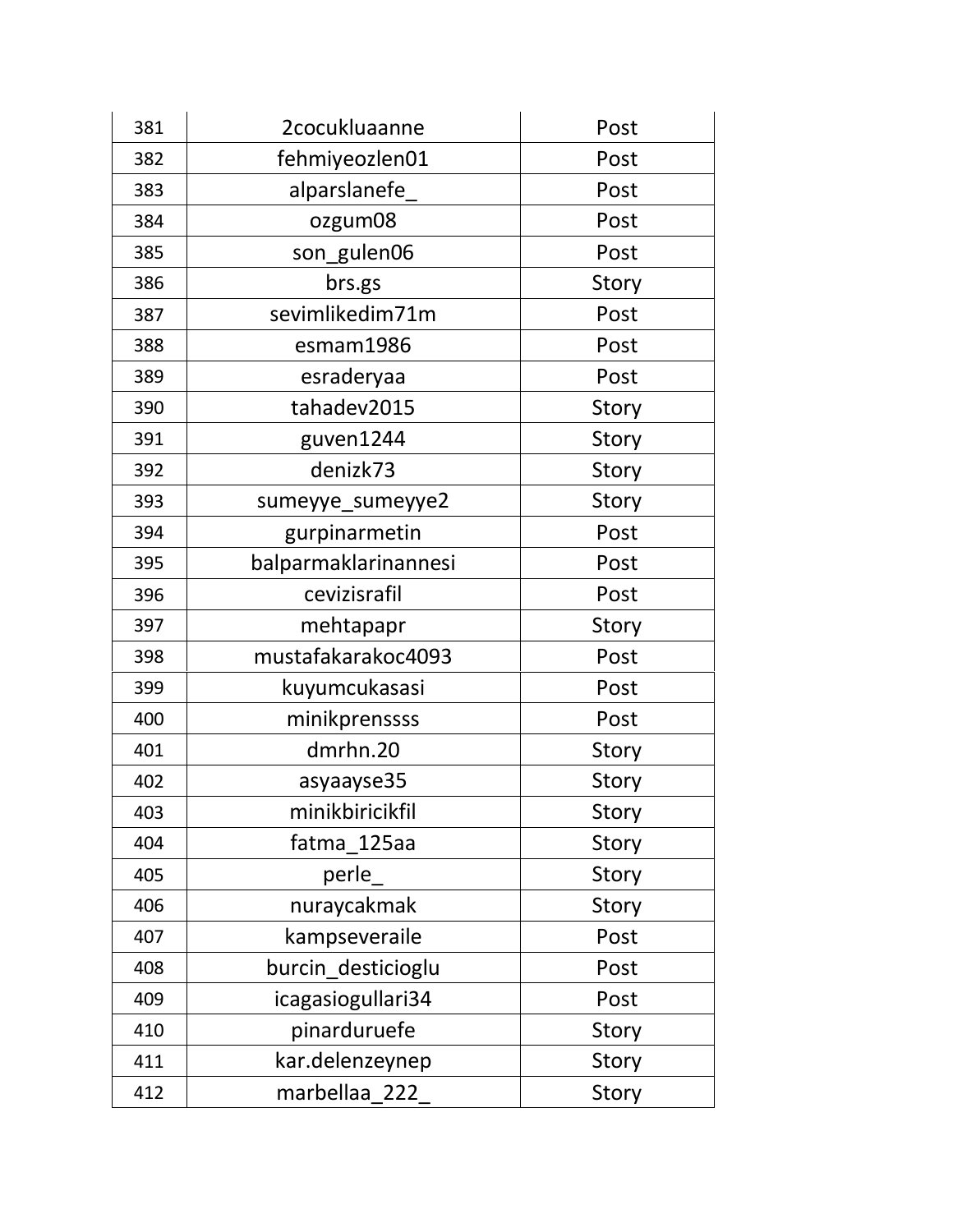| 413 | ufukaslan1            | Post  |
|-----|-----------------------|-------|
| 414 | ikiprensesin.annesi   | Story |
| 415 | aynureray1441         | Story |
| 416 | fdmsrc2               | Post  |
| 417 | zeynep.hifa01         | Story |
| 418 | fatih ozturk1477      | Story |
| 419 | aegean_45             | Post  |
| 420 | aynur.eray050         | Story |
| 421 | vldn 43               | Story |
| 422 | msb rv 27             | Story |
| 423 | sulegullec            | Post  |
| 424 | selinopet             | Post  |
| 425 | tupperwareozle_41     | Story |
| 426 | ademecem              | Story |
| 427 | nisa_gamzenn_annesi49 | Post  |
| 428 | krlangcmehmet         | Story |
| 429 | findikkurdum          | Story |
| 430 | ebruyla_hayatadair    | Post  |
| 431 | blue34159             | Story |
| 432 | h.nur.akin.celik      | Post  |
| 433 | basak.okutan          | Post  |
| 434 | ruzgarinannannesi38   | Post  |
| 435 | abdunyasii            | Post  |
| 436 | evo7paul              | Story |
| 437 | tugce_ertan           | Story |
| 438 | crazygril_34          | Post  |
| 439 | flz 1990              | Story |
| 440 | aygulden41            | Post  |
| 441 | haceralkhan           | Post  |
| 442 | edaligunler           | Post  |
| 443 | sunumzamani.5         | Post  |
| 444 | icanturk              | Story |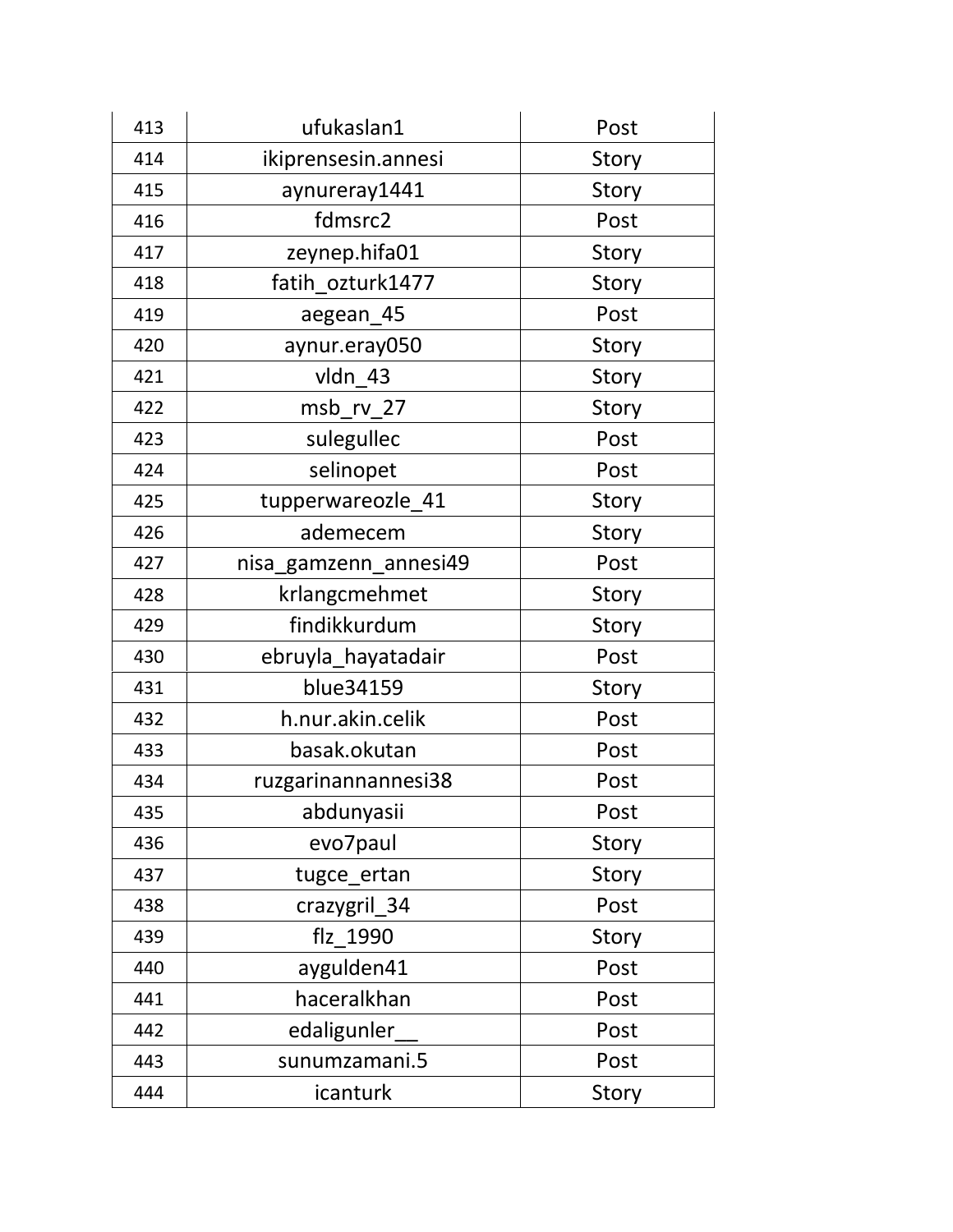| 445 | kiyidakiyakamoz        | Post  |
|-----|------------------------|-------|
| 446 | erenveemirim annesi    | Post  |
| 447 | aysezeynepzumra41      | Story |
| 448 | ece.3110               | Story |
| 449 | buseasllanikbs07       | Post  |
| 450 | fatih tr038            | Post  |
| 451 | tugrakarakoc33         | Story |
| 452 | acemigezginn           | Story |
| 453 | ikiprensesannesi       | Post  |
| 454 | sezgincam1             | Story |
| 455 | bahar<br>mavi          | Story |
| 456 | yuksek_topuklu         | Post  |
| 457 | sametkocak4025         | Story |
| 458 | senam5000              | Post  |
| 459 | sevdaa 6161            | Story |
| 460 | filizseldaarik         | Post  |
| 461 | gamzeserkan06          | Post  |
| 462 | zkayaca                | Post  |
| 463 | eslemce.25             | Post  |
| 464 | vedat bora54           | Post  |
| 465 | bulentkilic_88         | Story |
| 466 | ozgurozkazanc          | Post  |
| 467 | gulumser_anne          | Post  |
| 468 | haticeeminekaya        | Post  |
| 469 | tugbaaozer11           | Post  |
| 470 | esraezgi123            | Post  |
| 471 | yonca adacayi          | Story |
| 472 | abdulhadi1925 official | Post  |
| 473 | cengizkemal            | Story |
| 474 | efserinimgeleri        | Story |
| 475 | iskenderali23          | Post  |
| 476 | ozerbirselyuksel       | Post  |